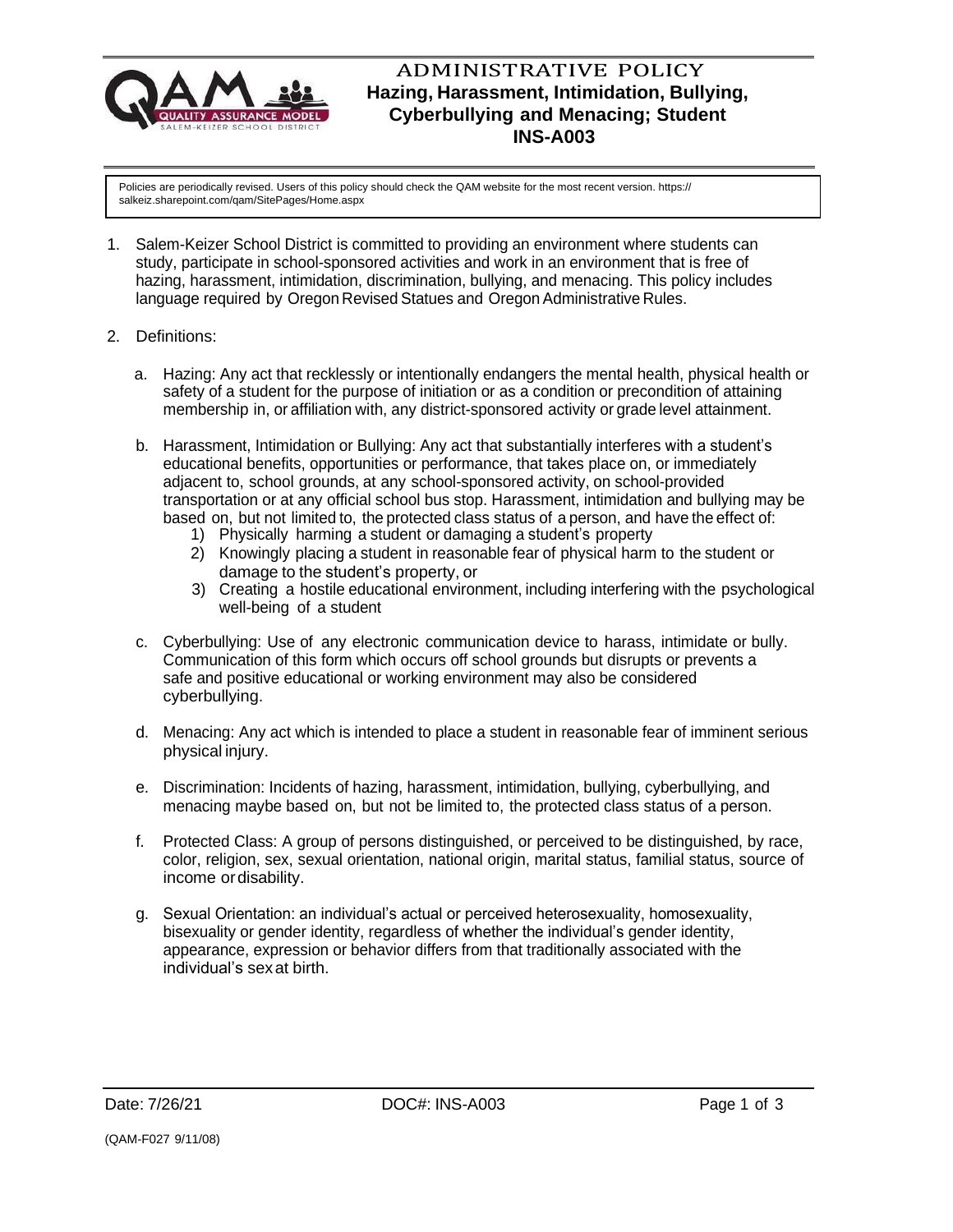

## ADMINISTRATIVE POLICY **Hazing, Harassment, Intimidation, Bullying, Cyberbullying and Menacing; Student INS-A003**

- 3. Policy:
	- a. Acts of hazing, harassment, intimidation, bullying, cyberbullying and menacing will not be tolerated by student to student, staff to student, or student to staff.
	- b. Students are expected to behave in such a way that promotes a positive education environment.
	- c. All district employees shall immediately report incidents to the school administrator.
	- d. Any person who has witnessed or has reliable information about an incident is encouraged tomake a report, including an anonymous report, directly to the school administrator.
	- e. The school administrator shall receive and investigate reports according to procedures developed by the Superintendent.
		- 1) The school administrator will make notifications to parents/guardians consistent with INS-P012.
		- 2) If the concern involves a bias incident or a symbol of hate, the school administrator will follow the steps outlined in District Policy ADM-A012.
	- f. A person may request the District to review the actions taken by staff in responding and/or investigating a report by filing a written request with the Superintendent. Requests must be submitted within 10 working days of the person receiving notification of the findings of the investigation.
	- g. If an individual is found to have violated this policy, the District will take appropriate corrective action with a focus on educating the individual regarding the impact of their actions with appropriate, non-punitive remedial measures.
		- 1) Students whose behavior is found to be in violation of this policy may be subject to disciplinary actions as specified by the District's Student Discipline policy and procedure.
		- 2) An employee who violates this policy may be subject to disciplinary action up to and including termination.
	- h. Reprisal or retaliation against any person acting in good faith in a complaint process is a violation of District policy.
	- i. A student found to have falsely accused another as a means of reprisal, retaliation, or as ameans of hazing, harassment, intimidation, bullying, cyberbullying or menacing, shall be subject to disciplinary actions as by the District's Student Discipline policy and procedure.
	- j. Information related to the prevention of, and the appropriate response to, acts of hazing, harassment, intimidation, bullying, cyberbullying and menacing will be incorporated into training programs for students and school employees.